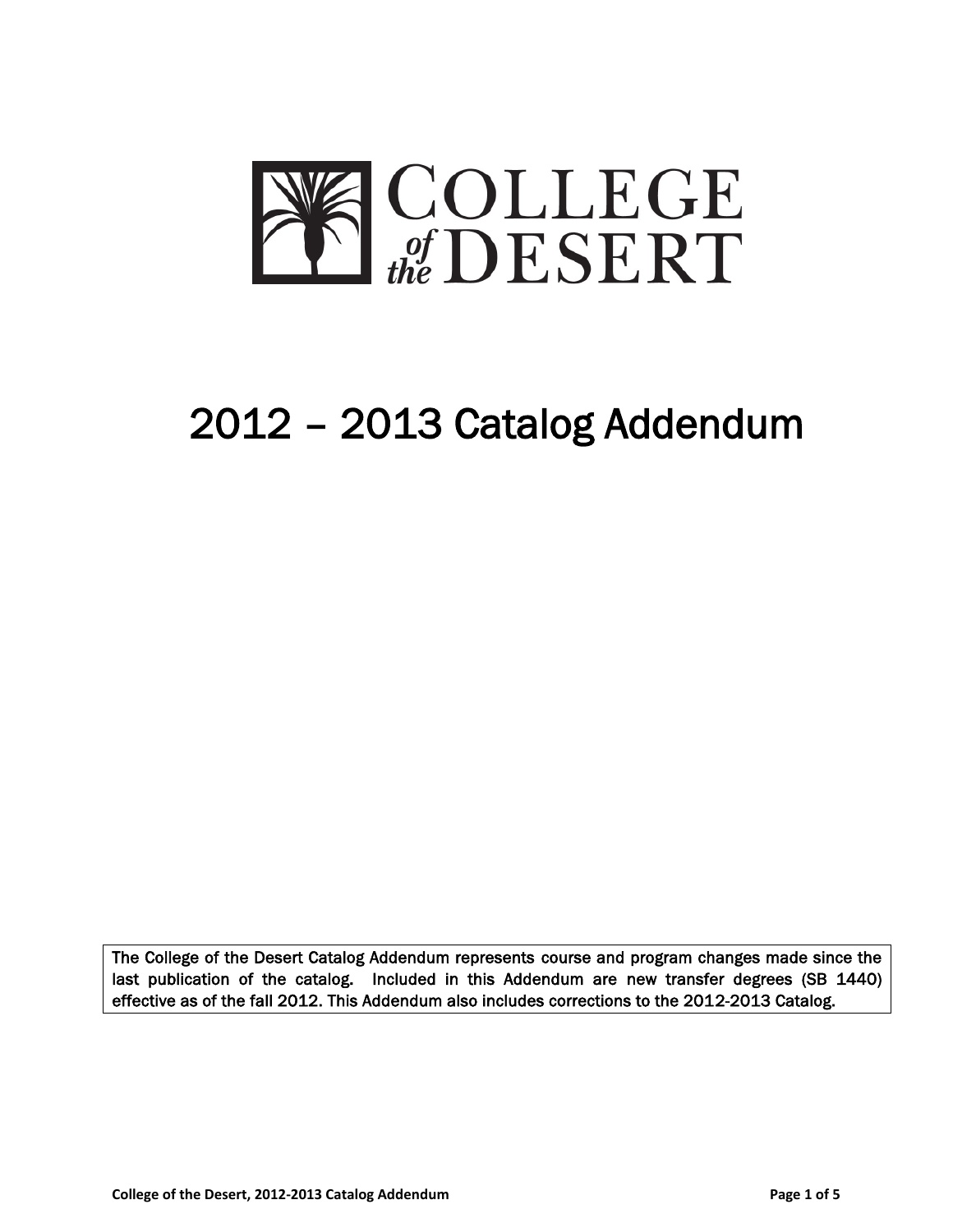# Change to page 43

# NON-EVALUATION SYMBOLS

"W" (Withdrawal) is a mark assigned to students who withdraw after 20 percent and prior to 75 percent of the term. Withdrawal after the 75 percent point is not possible.

### Changes to page 227

### FACULTY AND ADMINISTRATION

### Addition:

GEORGE J. BROWN (2012) Instructor, Heating, Air Conditioning and Ventilation A.S. 2012, El Camino College

### JOEL L. KINNAMON (2012)

Superintendent/President B.S. 1986, Oklahoma State University M.B.A. 1988, Oklahoma City University Ed.D. 1999, Nova Southeastern University

### Correction:

RUSSELL "TRES" DEAN (2010) Instructor Assistant Professor, Theatre B.A. 1998, Morehead State University, KY M.A. 2000, Morehead State University, KY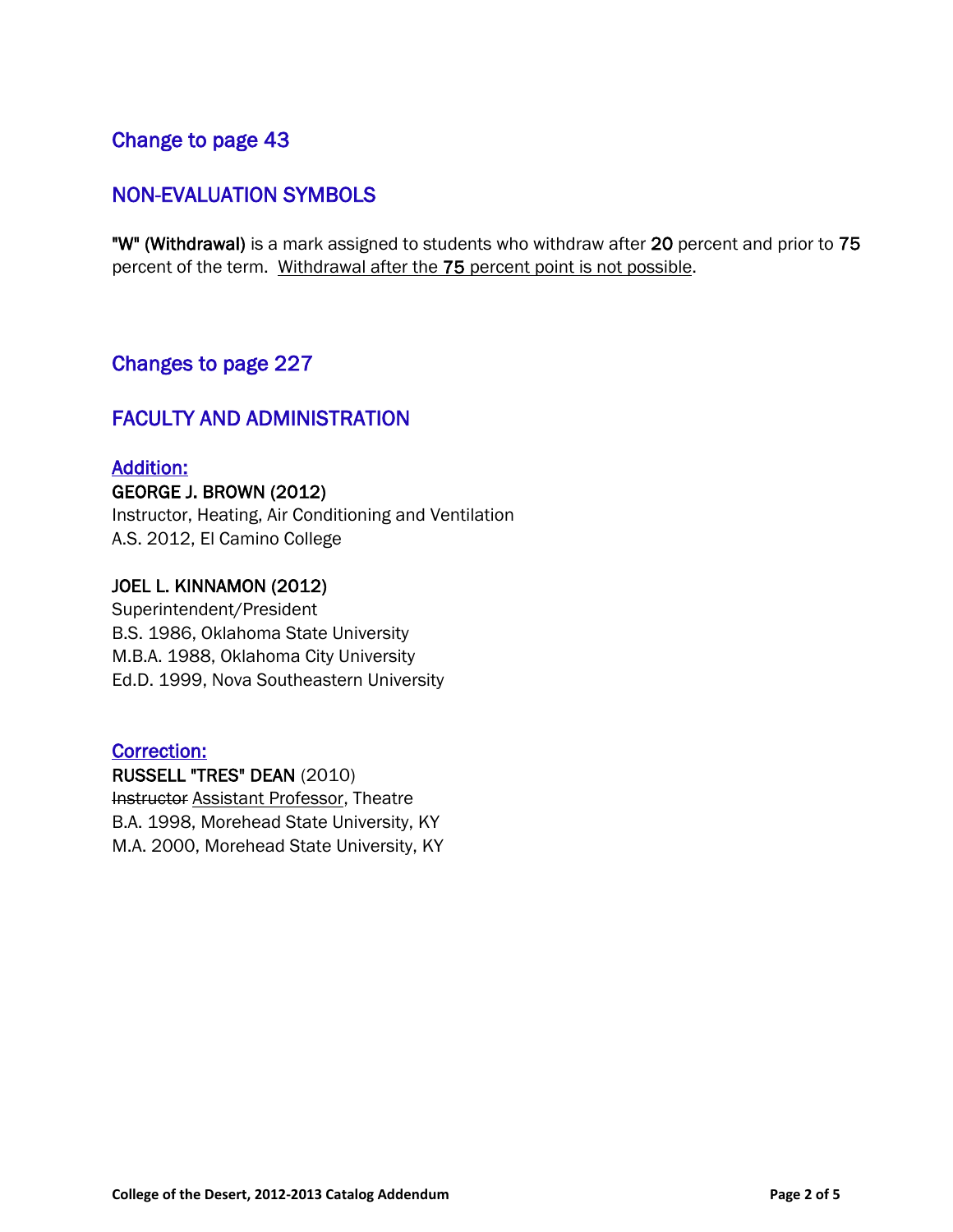# NEW ASSOCIATE DEGREES (Transfer/SB 1440) effective Fall 2012 MATHEMATICS

The Mathematics is the study of quantity, structure, space and change. It is developed through the use of abstraction and logical reasoning from counting, calculations, measurement, study of shapes & change.

The Associate in Science Degree in Mathematics for Transfer (Math AS-T) provides student with sufficient understanding of mathematical concepts, skills and application to attain upper division status in mathematics at most 4-year institutions. This degree is intended for students who are interested in the theory of mathematics and are planning on transferring to a four-year institution and majoring in Mathematics, Physics, Engineering, Computer Science or Statistics.

Successful completion of the Math AS-T guarantees the student acceptance to a California State University (but not to a particular campus) to pursue a 4-year degree in Mathematics, Engineering, Statistics, Math Education.

To obtain the Associate in Science in Mathematics for Transfer degree, students are required to complete the following:

- *1. Completion of 60 CSU-transferable semester units.*
- *2. Minimum grade point average (GPA) of at least 2.0 in all CSU-transferable coursework. While a minimum of 2.0 is required for admission, some majors may require a higher GPA. Please consult with a counselor for more information.*
- *3. Completion of 24 semester units in the Mathematics major as detailed in the Program Requirements below. All courses in the major must be completed with a grade of C or better or a "P" if the course is taken on a "pass-no pass" basis (title 5 § 55063).*
- *4. Certified completion of either the California State University General Education-Breadth (CSU GE Breadth) pattern, (see page 64 of the catalog); OR the Intersegmental General Education Transfer Curriculum (IGETC) pattern, (see page 66 of the catalog) for more information.*

Students transferring to a CSU campus that does accept the AS-T will be required to complete no more than 60 units after transfer to earn a bachelor's degree (unless the major is a designated "high-unit" major). This degree may not be the best option for students intending to transfer to a particular CSU campus or to university or college that is not part of the CSU system. Students should consult with a counselor when planning to complete the degree for more information on university admission and transfer requirements.

### Associate in Science Degree in Mathematics for Transfer

**(This degree is in addition to the Mathematics A.S. Degree listed on 2012-13 COD Catalog, page 119.)**

| Dept. No. Title                                                                | <b>Units</b>                                  |  |  |
|--------------------------------------------------------------------------------|-----------------------------------------------|--|--|
| <b>Required Core Courses:</b>                                                  |                                               |  |  |
| MATH-001A                                                                      |                                               |  |  |
| MATH-001B                                                                      |                                               |  |  |
| MATH-002A                                                                      |                                               |  |  |
| <b>PH-004A</b>                                                                 |                                               |  |  |
|                                                                                |                                               |  |  |
|                                                                                |                                               |  |  |
|                                                                                | MATH-002B Linear Algebra (4)                  |  |  |
|                                                                                | MATH-002C Ordinary Differential Equations (4) |  |  |
|                                                                                |                                               |  |  |
|                                                                                |                                               |  |  |
|                                                                                |                                               |  |  |
| Transferable Electives <sup>+</sup> (as needed to reach 60 transferable units) |                                               |  |  |
| DEGREE TOTAL                                                                   |                                               |  |  |
|                                                                                |                                               |  |  |

\*Units for the major may be double counted for CSUGE or IGETC, confer with Counselor. <sup>+</sup>Elective units to reach 60-unit total must be CSU transferable, confer with Counselor.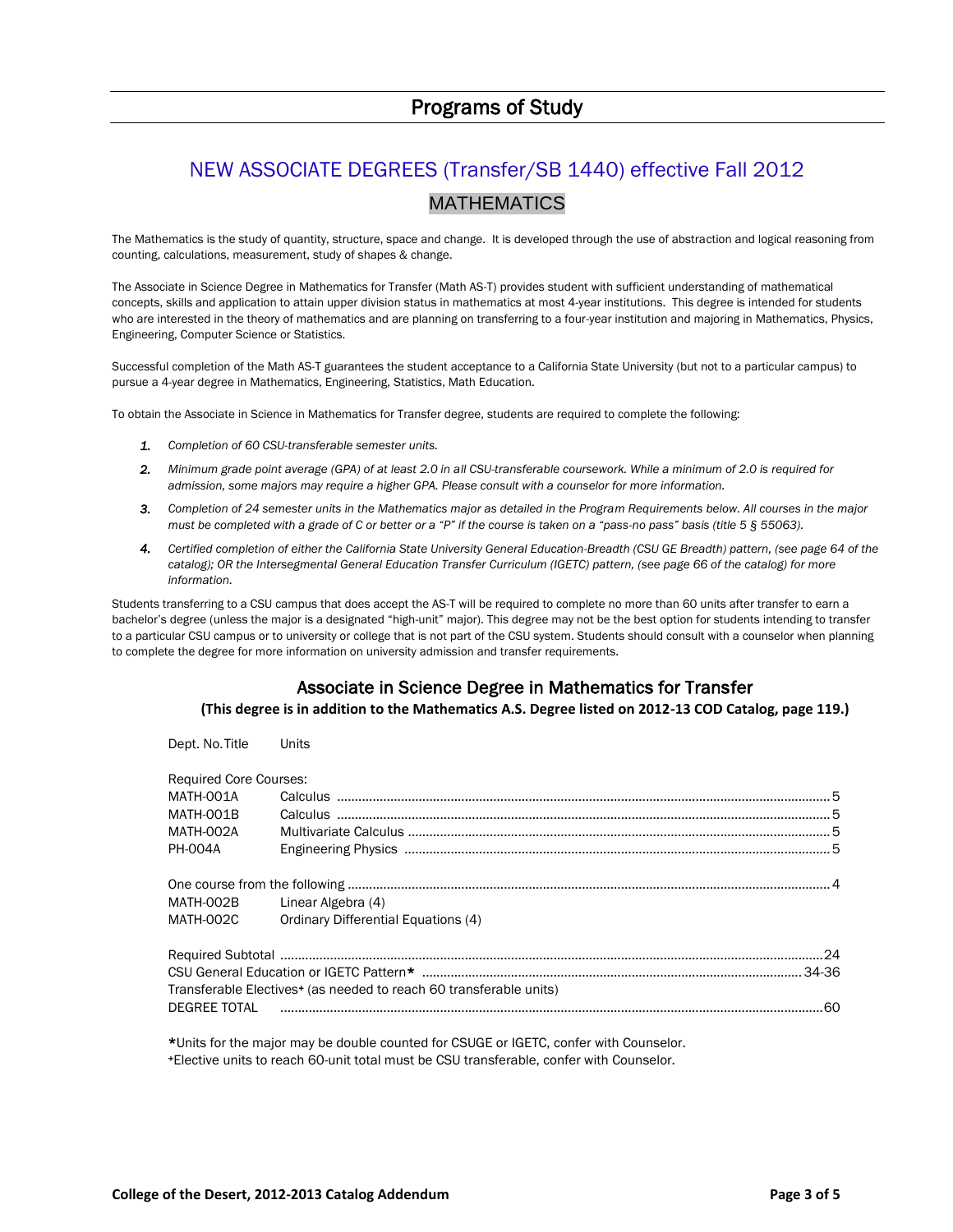### ARTS

Art is the study of communicating concepts and ideas visually. Career paths chosen by students pursuing undergraduate to graduate studies in art include, but are not limited to, studio artist, art educator, art consultant, art therapist, conservator, museum curator and art educator. Even students who choose not to major in studio art can improve their ability in complex and creative problem solving, critical analysis, research skills, understanding the intuitive process and in their ability to visualize. College of the Desert's Studio Arts curriculum includes course offerings that provide a general overview and history of the discipline as well as specific training in the myriad of studio areas. The College offers an Associate of Arts degree in Art consisting of courses and training allowing students to pursue entry-level positions such as designers, illustrators or gallery assistants or to continue their study in the discipline toward a B.F.A., B.A. or Graduate level degree.

To obtain the Associate in Arts in Studio Arts for Transfer degree, students are required to complete the following:

- *1. Completion of 60 CSU-transferable semester units.*
- *2. Minimum grade point average (GPA) of at least 2.0 in all CSU-transferable coursework. While a minimum of 2.0 is required for admission, some majors may require a higher GPA. Please consult with a counselor for more information.*
- *3. Completion of 24 semester units in the Studio Arts major as detailed in the Program Requirements below. All courses in the major must be completed with a grade of C or better or a "P" if the course is taken on a "pass-no pass" basis (title 5 § 55063).*
- *4. Certified completion of either the California State University General Education-Breadth (CSU GE Breadth) pattern, (see page 64 of the catalog); OR the Intersegmental General Education Transfer Curriculum (IGETC) pattern, (see page 66 of the catalog) for more information.*

Students transferring to a CSU campus that does accept the AA-T will be required to complete no more than 60 units after transfer to earn a bachelor's degree (unless the major is a designated "high-unit" major). This degree may not be the best option for students intending to transfer to a particular CSU campus or to university or college that is not part of the CSU system. Students should consult with a counselor when planning to complete the degree for more information on university admission and transfer requirements.

#### Associate in Arts Degree in Studio Arts for Transfer **(This degree is in addition to the Arts A.A. Degree listed on 2012-13 COD Catalog, page 89.)**

| <b>Required Core Courses:</b> |                                                                                |  |  |
|-------------------------------|--------------------------------------------------------------------------------|--|--|
| ART-001A                      |                                                                                |  |  |
| <b>ART-002B</b>               |                                                                                |  |  |
| ART-003A                      |                                                                                |  |  |
| <b>ART-004</b>                |                                                                                |  |  |
|                               |                                                                                |  |  |
| ART-002A                      | History of Art (3)                                                             |  |  |
| <b>ART-002C</b>               | History of Modern Art (3)                                                      |  |  |
|                               |                                                                                |  |  |
| Drawing:                      |                                                                                |  |  |
| ART-005A                      | Beginning Figure Drawing (3)                                                   |  |  |
| or ART-001B                   | Intermediate Drawing and Composition (3)                                       |  |  |
| Printmaking:                  |                                                                                |  |  |
| <b>ART-009A</b>               | Beginning Printmaking (3)                                                      |  |  |
| Ceramics:                     |                                                                                |  |  |
| ART-007A                      | Beginning Ceramics (3)                                                         |  |  |
| Sculpture:                    |                                                                                |  |  |
| ART-0011A                     | Beginning Sculpture (3)                                                        |  |  |
| Photography:                  |                                                                                |  |  |
| <b>ART-030A</b>               | Beginning Black & White Photography (3)                                        |  |  |
| Color:                        |                                                                                |  |  |
| <b>ART-006A</b>               | Intermediate Design & Color (3)                                                |  |  |
|                               |                                                                                |  |  |
|                               |                                                                                |  |  |
|                               | Transferable Electives <sup>+</sup> (as needed to reach 60 transferable units) |  |  |
| DEGREE TOTAL                  |                                                                                |  |  |

\*Units for the major may be double counted for CSUGE or IGETC, confer with Counselor. +Elective units to reach 60-unit total must be CSU transferable, confer with Counselor.